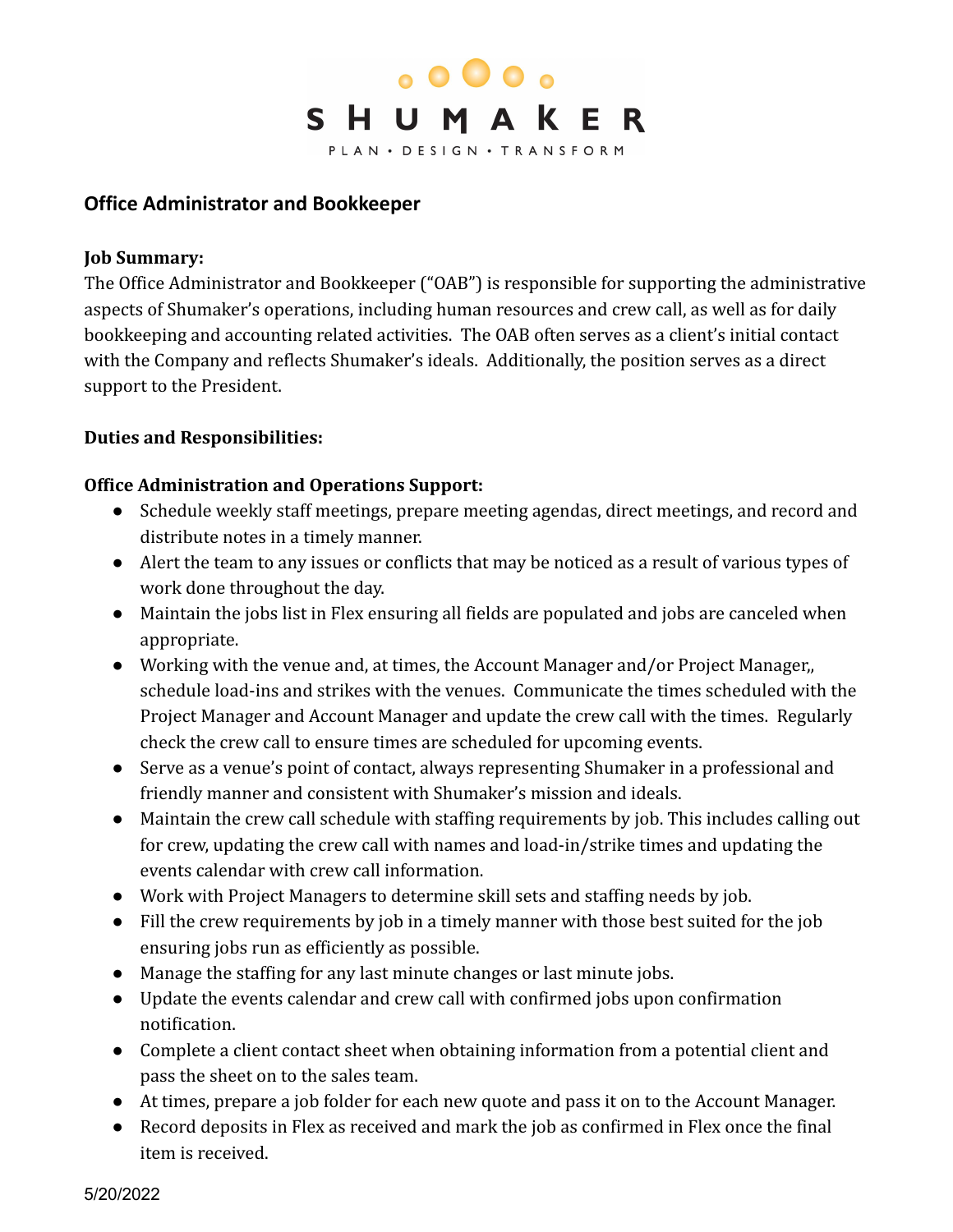# **Act as the initial contact for incoming phone calls and visitors maintaining a professional and friendly demeanor:**

- Answer the phone and, if unable to assist the caller, forward the call to the appropriate team member.
- Answer the door and escort the visitor to the appropriate space to await a team member.
- When out of the office either for lunch or for the day, ensure there is someone else to answer the phone and door.

# **Perform bookkeeping and accounting related activities:**

- Generate invoices marked "ready to invoice" in Flex and review them prior to sending them to clients to ensure they are cleaned up and make sense. Ensure tax exempt paperwork is on file for those clients not charged tax. Send the invoices to the clients.
- Adjust invoices to \$.01 if they are to be fully discounted.
- Export invoices from Flex to Quickbooks ensuring they have been properly exported.
- Generate invoices from Quickbooks for invoices not related to jobs e.g., common area maintenance and utility invoices related to building space not rented by Shumaker.
- Manage the accounts receivable aging following up on invoices that are past due.
- Record payments made by credit card and ACH/EFT as notified by the processing bank ensuring they are applied to the appropriate invoices or customer accounts.
- Record payments received in the mail ensuring they are applied to the appropriate invoices.
- Deposit checks at least weekly.
- Match PPOs/RPOs/SPOs ("purchasing documents") to vendor invoices and question instances in which the purchasing documents were not prepared or incompletely prepared.
- Code vendor invoices with general ledger accounts and quote numbers if able and distribute invoices (including credit card statements) along with purchasing documents to staff for sign-off and account coding assistance if required.
- Maintain vendor files making sure W-9's, insurance certificates and relevant contracts are on file.
- Record coded and signed invoices ensuring sufficient description is recorded in Quickbooks as well.
- Reconcile credit card statements in Quickbooks and transfer the liability to accounts payable upon completion.
- Review the accounts payable aging (with invoices and purchasing documents attached) with the President or Finance Director and pay those invoices chosen for payment. Mark the invoices as paid and file them in the vendor files.
- Reconcile sales tax payable and pay the tax on time.
- Manage petty cash. Ensure receipts are obtained for funds paid through petty cash.
- Reconcile and record credit card fees generated through client credit card payments.
- Prepare year-end 1099 information.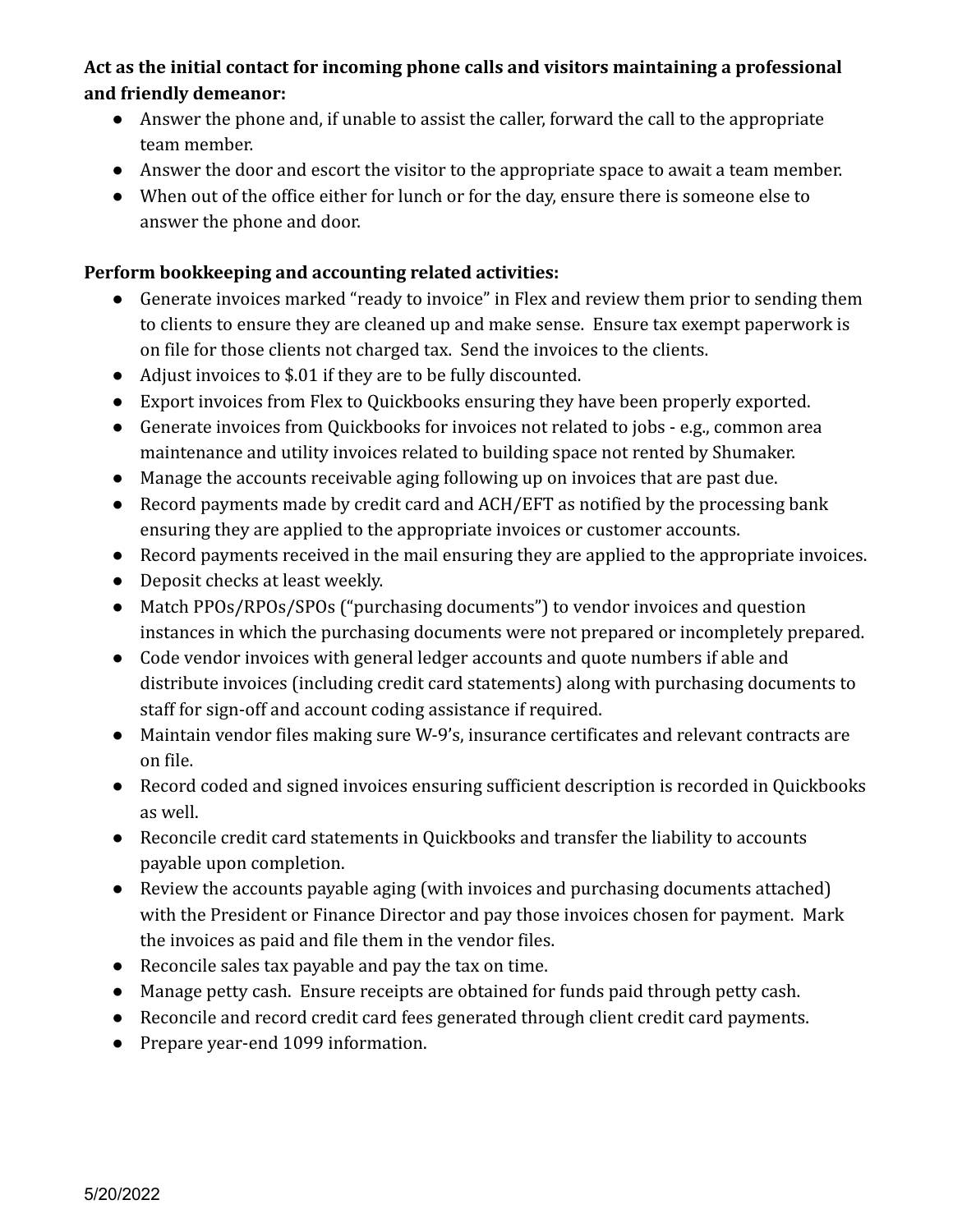# **Perform bookkeeping and accounting related activities, cont'd:**

- Process bi-weekly payroll:
	- Reconcile on-site time per crew call with on-site time per timesheets as part of the bi-weekly payroll process.
	- Review crew call to ensure the following are entered for each job and each position listed and that the entries make sense: employee name, quote number, call number (making sure to split the number into A and B if necessary), position, minimum time, travel time and time worked.
	- Review time sheets to ensure they are complete including quote numbers, name, labor type and hours worked.
	- Tally hours worked by employee including regular time, shop time, overtime and, paid time off. Tally mileage and other reimbursables as well. Record information on the pay details sheet (which may be maintained in a 3rd party system like ADP).
	- Investigate any differences that arise between the pay details sheet and the payroll processing calculations performed by the Finance Director.
	- Notify the payroll processor (currently ADP) of any changes to employees including new employee data and rate changes.
	- Review and approve the preliminary payroll register prepared by the payroll processor.

# **Support human resources:**

- Maintain employee files including new hire paperwork (making sure all paperwork is properly filled out and required documents are obtained), time off requests, rate and position change paperwork, reviews and other information to be filed.
- Set new employees up on email, create a timesheet, and distribute office key fobs and keys as appropriate. Maintain a list of keys and passwords by employee. Give new employees access to Google apps as appropriate per the checklist.
- Track benefit enrollment eligibility, issue enrollment paperwork and enroll new hires in benefit programs as appropriate. Validate employees have been correctly enrolled.
- Track paid time off available (recording increases based on years of service) and annual paid and unpaid time taken.
- Obtain and distribute gift certificates on employees' birthdays.
- Initiate and follow up on workers' compensation claims.
- Ensure all clearances are kept current and are properly filed.
- Document onboarding process for new hires and ensure process is followed.
- Ensure appropriate orientation and training, including with respect to safety protocols, is provided to new hires.
- Keep crew informed of pertinent policy changes or other company information that should be shared.
- Prepare or collect employment records for crew related to events such as hiring, reviews, disciplinary actions and subsequent follow ups, and termination and ensure they are properly filed.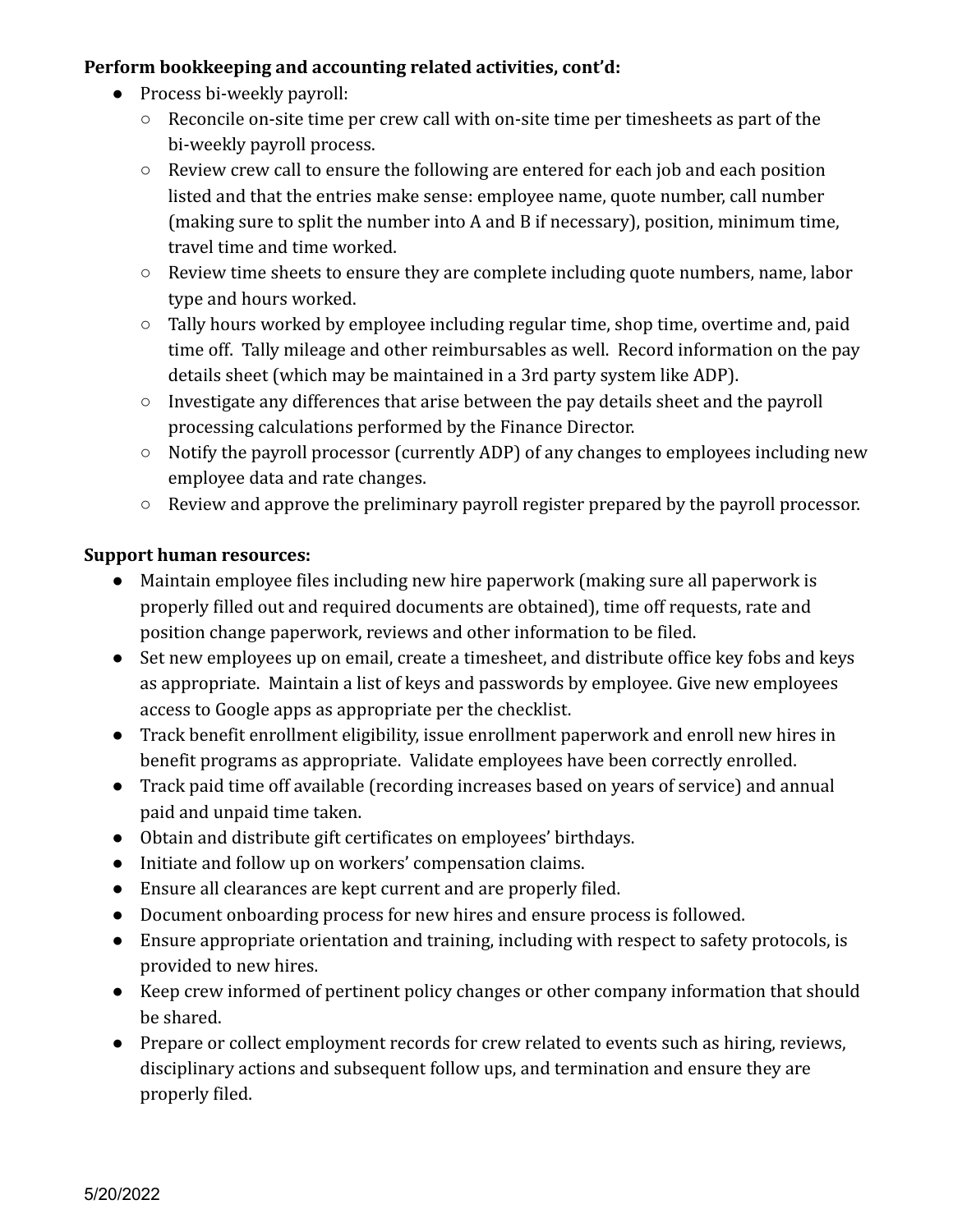# **Directly support the President:**

- Create, build, send, and/or confirm quotes as requested.
- Create PPOs, RPOs and SPOs as requested.
- When the President is the Account Manager on a job, ensure sign-offs, deposits and pro-forma financial statements are recorded in Flex.
- Obtain estimates on equipment purchased or rented as needed.
- Perform other duties as requested by the President.

## **Other:**

- Maintain inventory of Shumaker apparel.
- Open and distribute the daily mail.
- Perform other duties as requested by the Finance Director..
- Coordinate the cleaning service and schedule.
- Possess a basic understanding of Shumaker's capabilities.
- Participate on safety committee as requested.
- Follow and enforce Company procedures and standards.
- May participate in load-ins or strikes as an Overhire that work is outside of this job description.

## **Education and Experience:**

- 2+ years of experience in office management and bookkeeping.
- Sound administration skills; well-developed people skills.

## **Personal Characteristics:**

- Solid communication skills (both oral and written) to all levels of the Company as well as to clients, venues and vendors.
- Well-developed interpersonal skills; gets along with diverse personalities; tactful and mature.
- Able to keep sensitive information confidential.
- Strong time management skills.
- Continual attention to detail.
- Able to self-prioritize workload and self-motivated.
- Has a can-do attitude and understands the need to provide quality work in a timely manner.
- Flexible, team oriented personality.
- Solid analytical, numerical and reasoning abilities.
- Professional appearance and demeanor.

This is a 40 hour per week non-exempt position.

## **Reports to the Finance Director.**